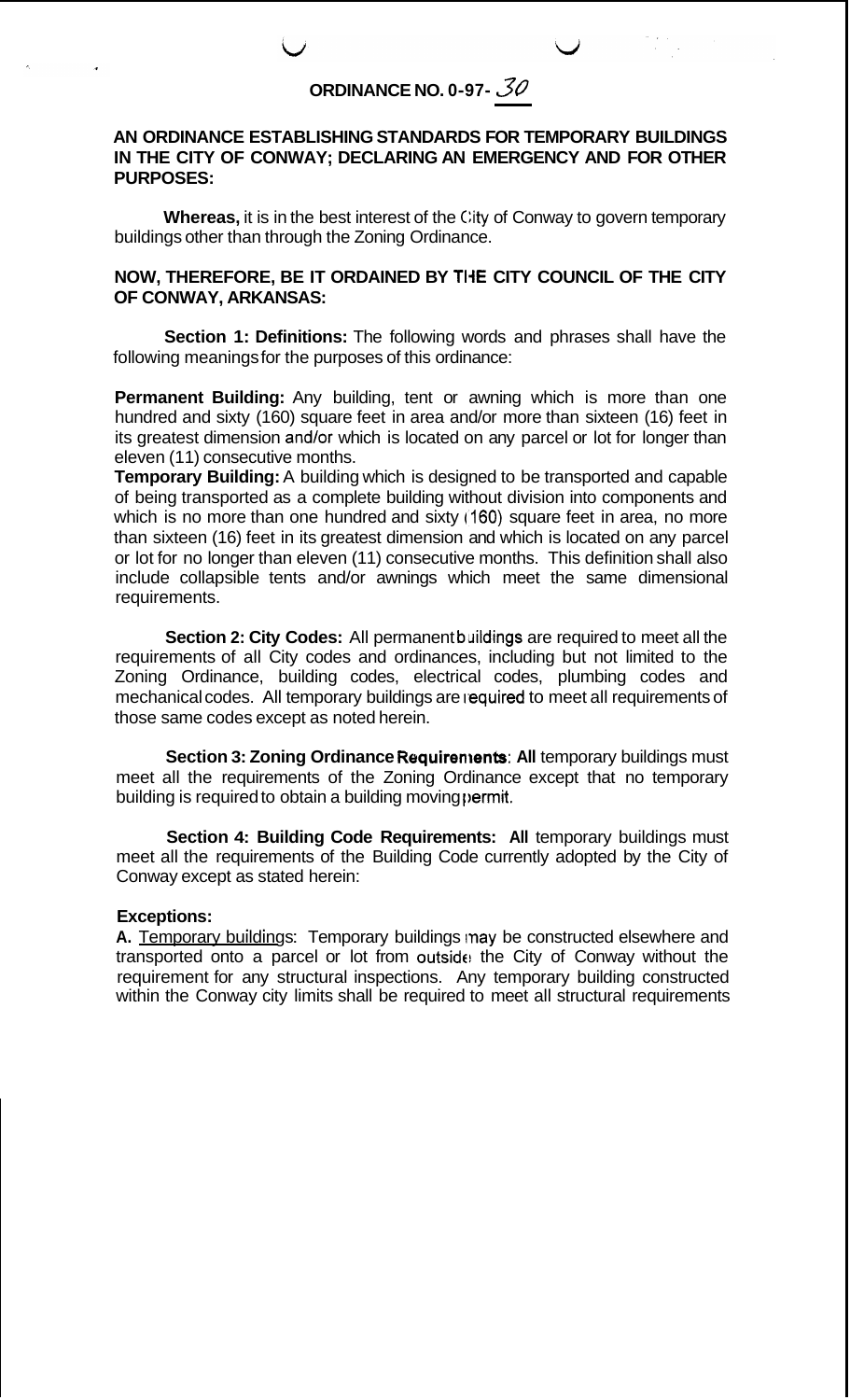unless otherwise excepted. Temporary buildings which are tents and/or awnings are not required to meet those structural requirements.

B. Temporary buildings in place for no longer than seven (7) days: Temporary buildings in place for no longer than seven (7) days are not required to have foundations or tie downs to resist wind loads.

C. Temporary buildings in place for longer than seven (7) days but no longer than eleven (11) months: Temporary buildings in place for longer than seven (7) days but no longer than eleven (11) months are not required to have foundations, but must have tie downs sufficient to resist design wind loads as established by the **Building Code.** 

Section 5: Electrical Code Requirements: All power supplies to temporary buildings shall be protected from vehicular traffic. All temporary buildings must meet all the requirements of the electrical code currently adopted by the City of Conway except as stated herein:

## **Exceptions:**

A. Temporary buildings in place for no longer than six (6) months: Temporary buildings in place for no longer than six (6) months may be served from a temporary power pole.

B. Temporary buildings in place longer than six (6) months: Temporary buildings in place for longer than six (6) months must be served by permanent power.

Section 6: Health Department Requirements: All temporary buildings are required to meet all requirements of the State Health Department.

Section 7: Temporary Building Permits: Temporary buildings are required to obtain temporary building permits prior to moving the building onto a parcel or lot. The procedures and fees for obtaining temporary building permits will be the same as those for obtaining a building permit except as noted in this ordinance. The temporary building permit will state the date the temporary building is to depart the parcel or lot. The temporary building is to leave the site no later than the end of the day noted on the permit. A temporary building permit may be issued for a period of time up to and including six months. The City Council may grant an extension of that temporary building permit for an additional five (5) months. In no case will a temporary building be allowed to continue in place for longer than eleven (11) months.

Section 8: Special Event Temporary Building Permits: The Mayor may grant Special Event Temporary Building Permits for events which are seven (7) or fewer days in length and which are community-wide events which bring benefits to the community as a whole. At the Mayor's discretion, no fees will be paid for those permits and the permits may be issued for temporary buildings which may be situated in the public right-of-way and/or which may not meet the Zoning Ordinance requirements for building setbacks. At the Mayor's discretion, a tent or awning, or in special circumstances, a building which exceeds the dimensional

 $\overline{2}$